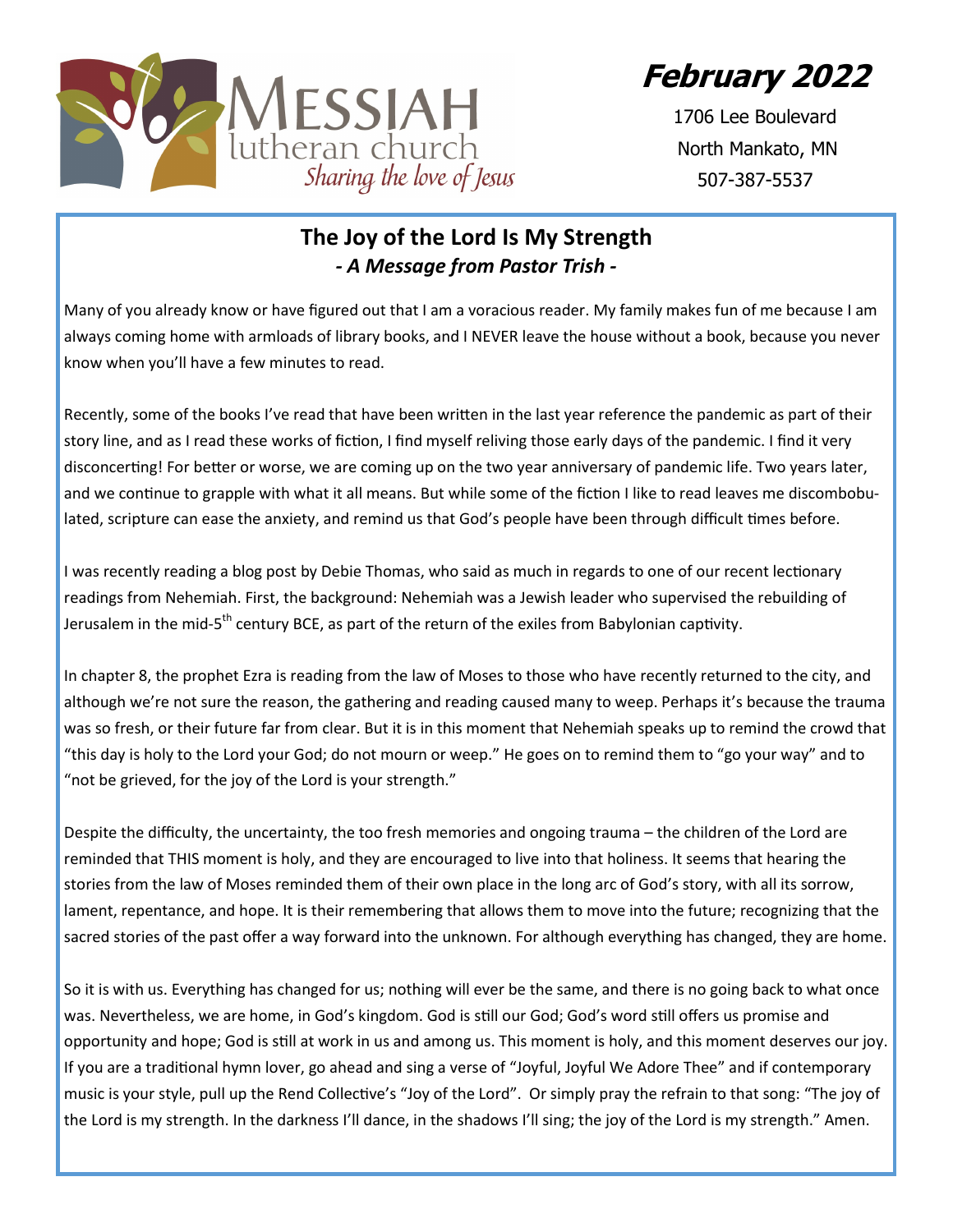# **Crossroads Lunch for a Buck and The REACH**

**Crossroads Campus Ministry** is for students of all backgrounds and beliefs who need food to sustain them through challenging times. **The REACH Resource Center** supports youth who are at-risk, experiencing homelessness or have run away. Messiah is looking for volunteers for both of these programs. We'll make food for both Crossroads and The REACH at the same time. Volunteer opportunities include making food, delivering, serving, and donating money for food.

Sign up to prepare meals on Monday, February 14th or deliver and/or serve meals on Tuesday, February 15th <https://signup.com/go/PtXPciW> You can also call the church office to sign up.

If you are unable to help make, serve, or deliver food, please consider a donation to purchase the food.

Looking ahead we will also serve on Tuesday, March 22nd as well as Tuesday, April 19th.

## **10:30 am Worship Opportunity**

Currently, we livestream the 8:30 am worship on Facebook each week. We've had some requests to offer this for the late worship. If we have volunteers who know how to do Facebook Live or anyone interested in learning how, please contact Pastor Trish. This is also a great opportunity for students who are looking for volunteer hours. We would add this option to our worship plan on a week-by-week basis depending on availability each week. **Please note** that we will still continue to stream the 8:30 am worship each week.



# **Quilting 2022**

Quilting resumed in January and it was great to be back together again. We meet the second and fourth Tuesdays of January, February, March and April. The quilts are displayed on Mother's Day and the Sunday following and then distributed where needed .

**New faces are always welcome whether you sew or not.** There are several phases to finishing a quilt and all are fun to do and can be learned in minutes and lunch is included. Come join our group!

Any questions, call Nancy 340-8494, Joan 389-9898, Kay 327-9789.

# **BLOOD**<br>DRIVE

### **Monday, April 4, 2022 from 1:00 - 6:00 pm** Great News! We were able to get a new date scheduled for the blood drive.

Sign up at: [www.redcrossblood.org](http://www.redcrossblood.org) Code: MESSIAHKATOMN

Maximize your blood donation & help more patients. If you're an eligible type O, B-, or A– donor, consider making a Power Red donation. Red blood cells are the most commonly transfused blood component.

# **50th Anniversary Celebration**

We have set the date to celebrate Messiah's 50th Anniversary—Sunday, July 31st. On this day, we will gather for Messiah Worships United , enjoy great music, a meal and look back on 50 years of spiritual growth and fellowship. The first planning meeting will be scheduled soon but it's not too late if you want to be a part of the organizing. Call the office if interested.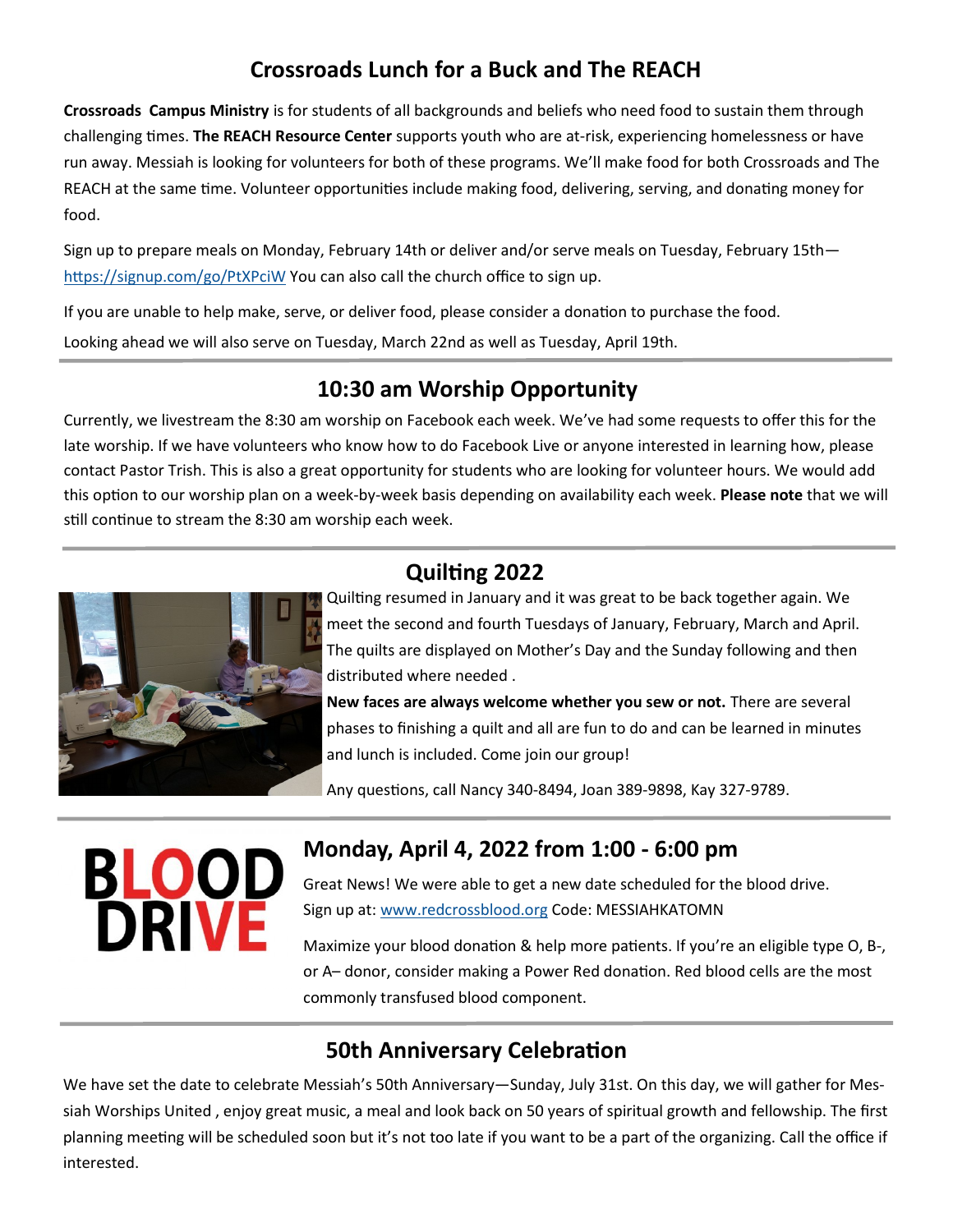# **Youth Activities**

# **Middle School Ministry—Winter Meltdown—February 2nd**

The 6th—9th graders from Mankato area ELCA churches (Bethlehem, Christ The King, Epiphany-Eagle Lake, Grace, and Messiah) will come together for a fun evening on Wednesday, February 2nd at Grace Lutheran Church from 6:30-7:30 pm. Speakers will include Lauren Senden and Lori Wollmuth.

## **8th Grade Retreat—February 12th**

The  $8<sup>th</sup>$  grade retreat is set for February 12th, at Gustavus Adolphus College. They will leave Messiah in the morning and return before dinner time. This annual retreat is in preparation for their Affirmation of Baptism service. Work includes exploration of the baptismal promises that were originally made on their behalf as well as a life map. Please keep them in your prayers.

# **4th Graders First Communion Retreat**

The First Communion Retreat will be on **Saturday, March 12, 2022**. On **Sunday, March 13th**, students will want to be sure to come to Sunday School to paint their communion cups. If you have a family member, 4th grade or older, who didn't get a chance to participate in a retreat previously, they are welcome to come. Contact the office to register by February 18th. First Communion will be held on Palm Sunday, April 10th.

# **VBS Day Camp—June 19th-23rd**

It may be –13 degrees as we write this, but summer will be here before long and planning for summer fun is just what we need! VBS Day Camp will again be combined, with the host church being Christ the King and led by the Green Lake Bible Camp staff. Children aged Preschool to those completing 5th grade in 2022 can register for \$40 (scholarships available). To start the camp experience, a Sunday family fun night, including dinner will be held. Monday—Thursday the kids will have a great time from 9 am—3pm. We will start with registering 40 children. Stay tuned for more information on volunteers needed.

# **Sun & Service—July 5-7, 2022**

Attention kids going into 6th grade through completion of 9th grade! There's summer fun planned for you too. This year we are combining Wacky Doodle and Mission Mankato into a 3-day event. Stay tuned for more information in the coming months.

# **Summer Camp at Green Lake**



Green Lake Lutheran Ministries has opened camp registration for Summer 2022. There are camp opportunities for 1st-12th grade students, as well as family camps. GLLM has introduced some changes to how camp will be run so take careful note of starting and ending days. Early bird discount ends February 15th. Messiah discount code is LAUNCH2022. Head to their website to see more details or get registered! www.gllm.org/summer-camp

# **Middle School Ministry Fundraiser FOCP (Backpack Program)**

MSM student fundraiser in January was a great success and raised just over \$1000 in jar sales to support the FOCP Backpack Program. Stay tuned for the final total. It was a fun night with the students and parents who helped assemble the jars. Thank you to those that supported this, either by their purchases or those that donated directly towards the FOCP Climb and Slide 2022 fundraiser. We hope you are enjoying all the tasty treats and drinks.

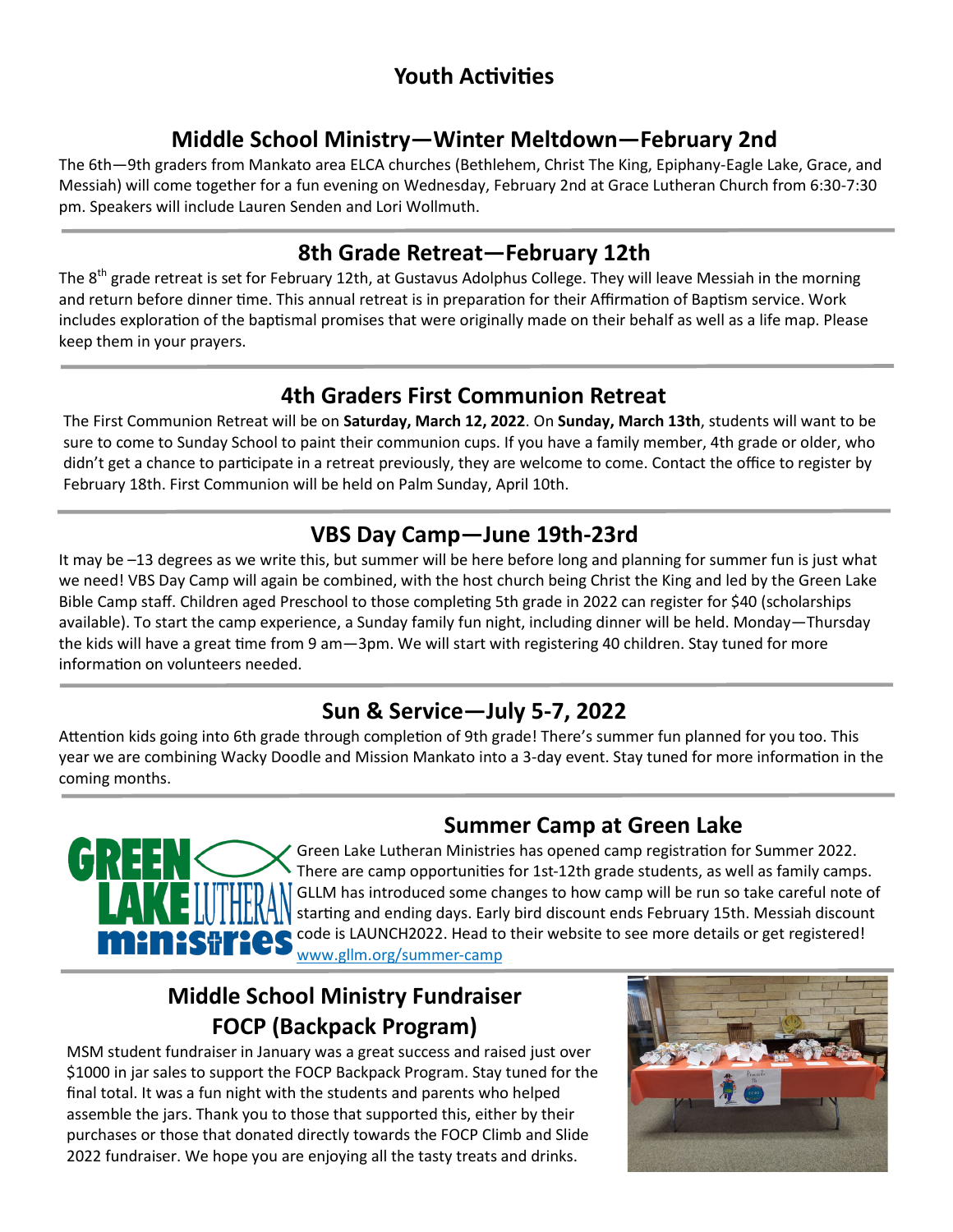

\*

Messiah Lutheran Church 1706 Lee Boulevard North Mankato, Minnesota 56003 Non Profit Org US Postage PAID Mankato, MN Permit #370

\*

\*

#### RETURN SERVICE REQUESTED

#### **PHONE: 507-387-5537**

#### **NEW EMAIL ADDRESSES**

Trish Reedstrom, Pastor: PastorTrish@MessiahNorthMankato.com Jan Waller, Office Manager: Messiah@MessiahNorthMankato.com Amy Malvin, Communications & Education: Amy@MessiahNorthMankato.com

Label

www.messiahnorthmankato.com



"Sharing the Love of Jesus..."

Please Pray For...

**In our thoughts and prayers:** Ben K, Craig V, Dave C, Earl W, Judy F, Rosie L, Nancy O, Dick, Milt H, Dolores S, Sharen O, Jason M, Gary Z, Dan and family, Jim M, Sharon D, Jessica R, Edwin, Richard, Millie, Darold, Ellie, Arthur, Suzanne

**Those who serve our country:** Dan P, Derek M, Carley, Alex.

**Prayers of Sympathy** for the family of Rosie Peterson on the death of her mother.



## **Worship Schedule**

8:30 am—Traditional Worship 9:15 am—Sunday School 10:30 am–Contemporary Music

# **February Worship Participants**

| February | 8:30 AM                      | 10:30 AM              |
|----------|------------------------------|-----------------------|
| 2/6      | <b>Usher: Jeremy Soost</b>   | Dayle Moore           |
|          | Reader: Amy Soost            | <b>Kimberly Moore</b> |
| 2/13     | <b>Usher: Greg Guyer</b>     | Jim Jilek             |
|          | Reader: Carla Butcher        | Kay Lund              |
| 2/20     | <b>Usher: Scott Madigan</b>  | <b>Cory Merrill</b>   |
|          | Reader: Greg Suskovic        | Lucette Hurley        |
| 2/27     | <b>Usher: Kim Henrickson</b> | Mark Gulden           |
|          | <b>Reader: Janet Jones</b>   | Joan Klanderud        |
|          |                              |                       |

If you are unable to serve as scheduled please call the church office or Linda Wenkel (345-6180) to identify a substitute or get help finding a substitute. Thank you!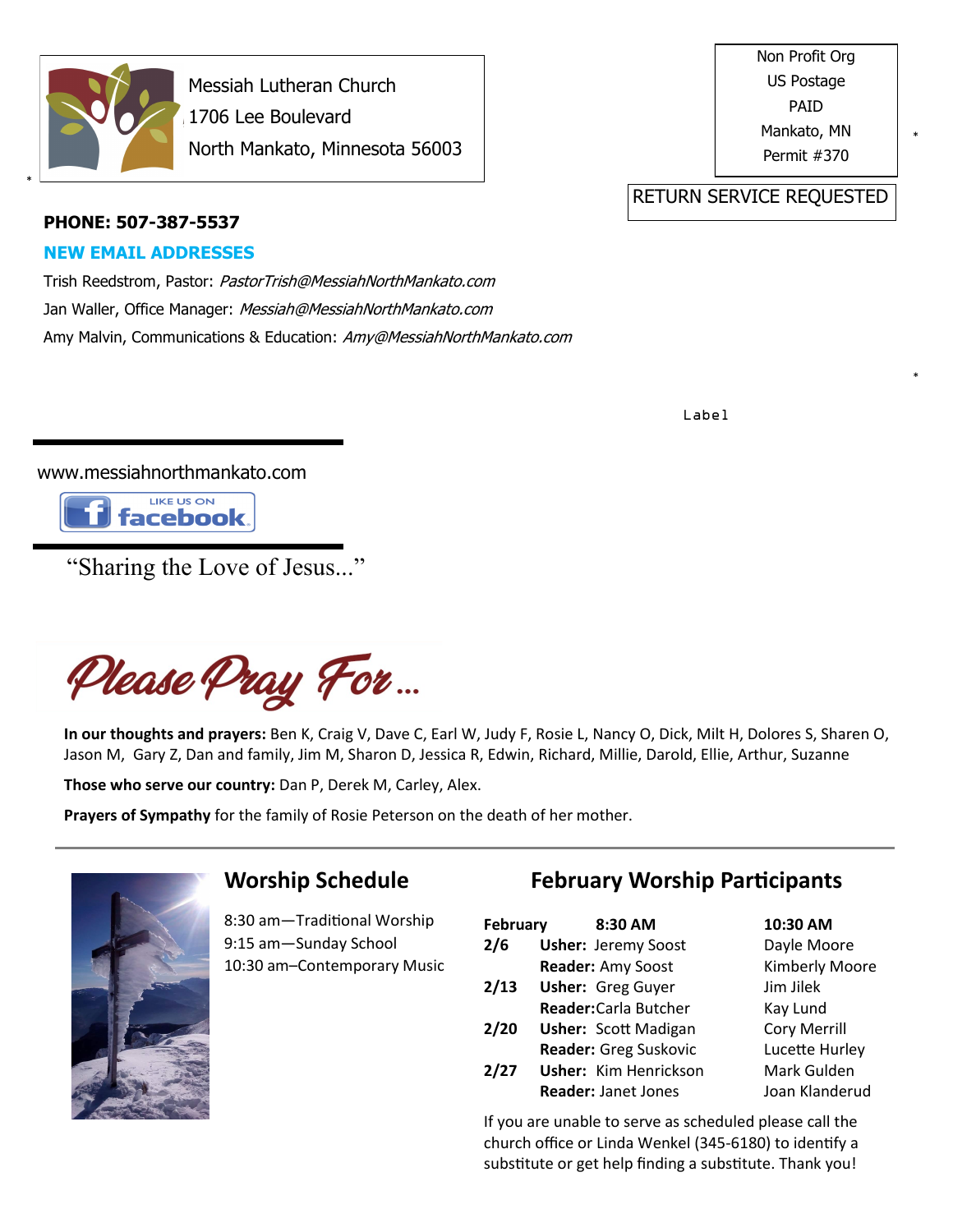# **January Council Meeting Highlights**

The council approved the financials—our total income was \$35,741 and expenses were \$34,835 resulting in income over expenses \$905. Year-to-date expenses are over income by \$2917.

The Annual meeting will be held on Sunday January 30, 2022 after the 10:00 am Messiah Worships United service.



# **Messiah Scholarship Fund**

This summer we developed a scholarship fund for members of the congregation attending post-secondary education. The policy is effective January 1, 2022 for the 2022-23 academic year.

#### **REQUIREMENTS**

- Must be a confirmed member of Messiah Lutheran Church.
- Have completed 25 hours of volunteer work in the church or community. See list of approved activities.
- Be attending an accredited college, university, or technical college.

#### **PROCESS**

- **Submit application and volunteer form by March 1, 2022.**
- Notification of awards will be by May 1, 2022.
- Recognition of awards will be Graduation Recognition Sunday.
- Scholarship is distributed after successful completion of the first semester at the approved post-secondary institution. Submit unofficial transcript by December 31, 2022.

## **Lenten Worship Schedule**

Lent begins on Ash Wednesday, March 2nd with worship at 6:00 pm. Each Wednesday throughout Lent we will gather at 6:00 pm for worship. Mankato area pastors attended the SEMN Synod Fall Theological Conference and wanted to share some of what they experienced with you, by choosing a theme for the Lent sermon series—"Sabbath". Bethlehem, Grace, Calvary (Rapidan), Messiah and Trinity (Madelia) will join in a Round Robin each week.

# **The Generosity of the Messiah Family Does Not Go Unnoticed**

Thank you for the much appreciated gift that we received from our Messiah friends. We wanted you to know what we were able to get because of your generous spirit. I was able to give my husband much needed underwear--a bigger size and no extra holes, I also got him new t-shirts that he was most happy to receive. He saved his part for me, I was overjoyed to be able to get an incredibly beautiful fall wreath for the front door. It is made of silk leaves, not plastic, all possible due to the lower prices after Christmas and your generosity. We thank you so very much for your gift.

To Everyone at Messiah!

Thanks to all of you for the Christmas gifts that were given to us. Every year we pray we could return those gifts to you. We pray all of you had a Wonderful & Blessed Christmas and that the New Year brings much joy to all of you.

God Bless!

# **Janet Adams Ordination—February 19, 2022 at 2:30 pm**

Janet Adams has asked to celebrate her ordination here at Messiah! Ordaining Janet will be Bishop Dee Pederson from the SW MN Synod. Members of her new congregation, Trinity Lutheran in Madelia will be attending. This very special day of worship and celebration. As part of that day we will be hosting a reception for her. Everyone is invited. Wear Red. Masks required.

## **COVID-19 Update**

We continue our current practice: wear masks during worship and all youth activities and small adult groups decide per group. Wednesday evening meals are on hold for the time being. We will keep you updated on any other changes.